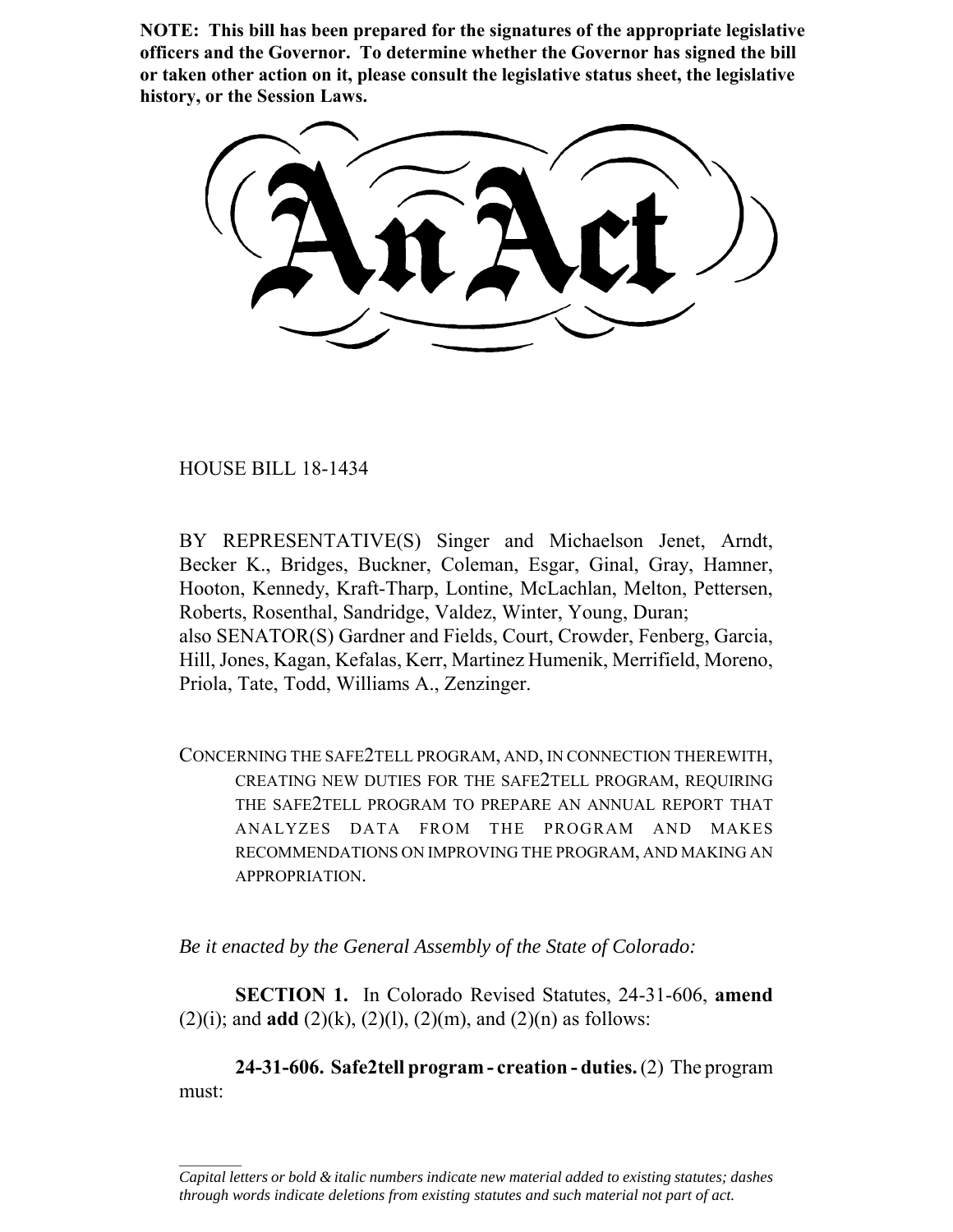(i) Develop training curriculum and teaching materials for a train the trainer program; and

(k) PROVIDE TRAINING AND SUPPORT TO ALL PRESCHOOL, ELEMENTARY, AND SECONDARY SCHOOLS AND SCHOOL DISTRICTS IN COLORADO REGARDING SCHOOL SAFETY RELATED TO THE SAFE2TELL PROGRAM, INCLUDING ANSWERING QUESTIONS AND DISCUSSING REPORTS RECEIVED BY THE PROGRAM;

(l) PROVIDE EDUCATIONAL MATERIALS TO ALL PRESCHOOL, ELEMENTARY, AND SECONDARY SCHOOLS IN COLORADO AIMED AT PREVENTING MISUSE OF THE PROGRAM;

(m) PROVIDE TECHNICAL ASSISTANCE AND SUPPORT TO LAW ENFORCEMENT OFFICIALS AND SCHOOL OFFICIALS WHEN THERE IS MISUSE OF THE PROGRAM; AND

(n) ANALYZE AND FOLLOW UP WITH LAW ENFORCEMENT AND SCHOOLS TO DETERMINE THE OUTCOME OF A REPORT MADE TO THE PROGRAM, INCLUDING ACTIONS TAKEN ON THE REPORT.

**SECTION 2.** In Colorado Revised Statutes, **add** 24-31-611 as follows:

**24-31-611. Annual report.** (1) ON OR BEFORE DECEMBER 1, 2018, AND ON OR BEFORE DECEMBER 1 OF EACH YEAR THEREAFTER, THE PROGRAM SHALL ANALYZE DATA FROM THE PRECEDING FISCAL YEAR AND PREPARE A WRITTEN REPORT. THE PROGRAM SHALL POST THE REPORT ON THE PROGRAM'S WEBSITE AND SHALL SUBMIT THE REPORT TO THE EDUCATION AND JUDICIARY COMMITTEES OF THE HOUSE OF REPRESENTATIVES AND THE SENATE, OR ANY SUCCESSOR COMMITTEES, BY JANUARY 1 OF THE YEAR FOLLOWING PUBLICATION OF THE REPORT.THE REPORT MUST INCLUDE DATA FROM THE PRECEDING FISCAL YEAR CONCERNING THE FOLLOWING AND ANY RECOMMENDATIONS CONCERNING THE FOLLOWING TO THE EXTENT THE INFORMATION IS AVAILABLE:

(a) A SUMMARY OF OUTCOMES AND ACTIONS TAKEN ON REPORTS MADE TO THE PROGRAM;

(b) THE NUMBER OF SAFE2TELL REPORTS BY CATEGORY, BROKEN

PAGE 2-HOUSE BILL 18-1434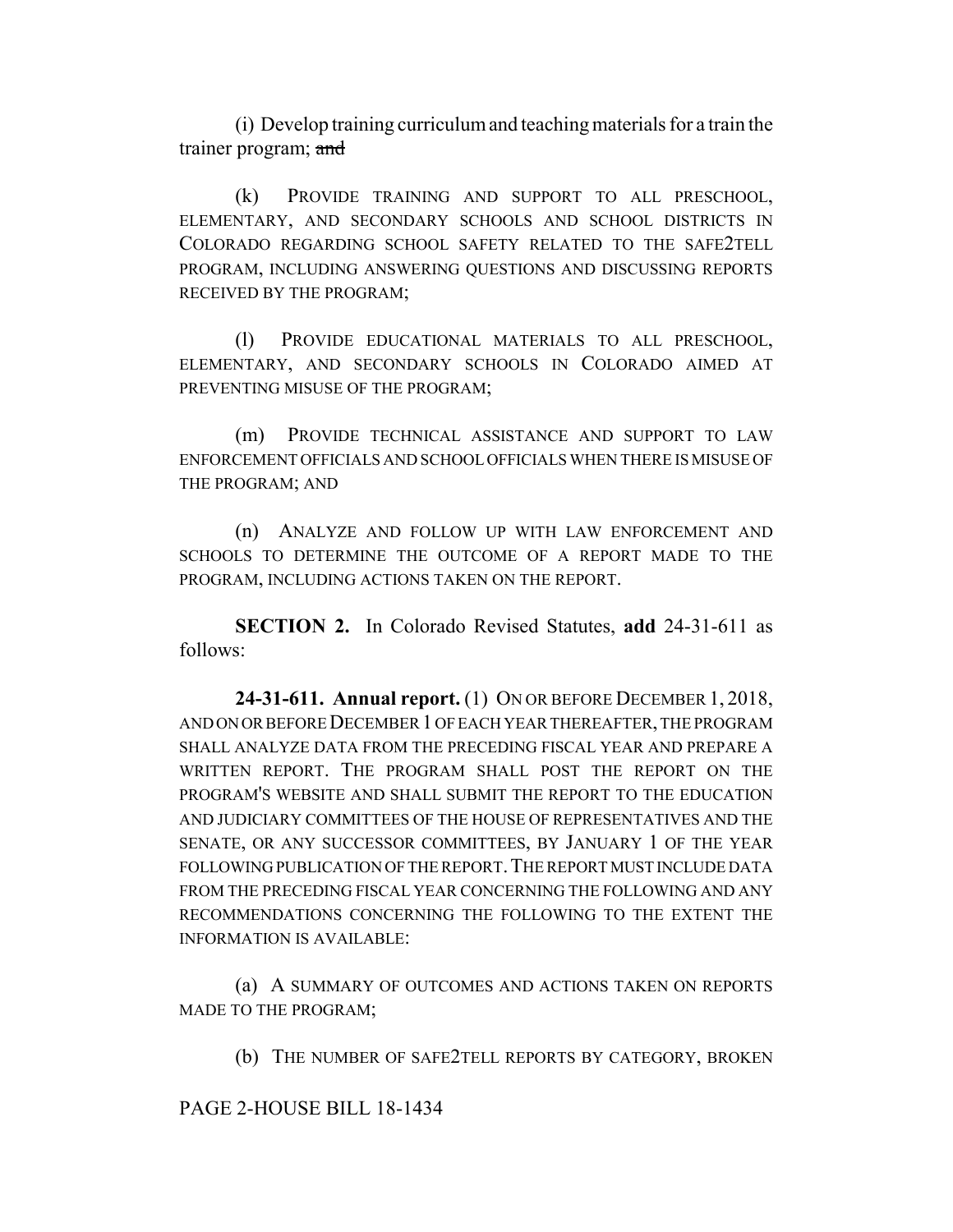DOWN BY MONTH;

(c) THE TOTAL NUMBER OF INCIDENTS OF MISUSE OF THE PROGRAM, BROKEN DOWN INTO CATEGORIES;

(d) THE NUMBER OF REPORTS RECEIVED INVOLVING A SINGLE INCIDENT;

(e) THE NUMBER OF TIMES SAFE2TELL WAS USED BY A REPORTING PARTY TO MAKE A THREAT AGAINST OR OTHERWISE HARM ANOTHER PERSON;

(f) THE NUMBER OF TIMES A REPORTING PARTY WAS IN CRISIS AND WAS REPORTING TO THE PROGRAM TO OBTAIN ASSISTANCE AND THE TIME IT TOOK TO IDENTIFY THE REPORTING PARTY AND RESPOND;

(g) THE EFFECTIVENESS OF THE SAFE2TELL DISPATCH CENTER IN THE DEPARTMENT OF PUBLIC SAFETY; AND

(h) RECOMMENDATIONS REGARDING HOW TO IMPROVE THE PROGRAM BASED ON THE AVAILABLE DATA.

(2) NOTWITHSTANDING THE PROVISIONS OF SECTION 24-1-136  $(11)(a)(I)$ , THE REQUIREMENT FOR THE REPORT IN SUBSECTION  $(1)$  OF THIS SECTION CONTINUES INDEFINITELY.

**SECTION 3. Appropriation.** For the 2018-19 state fiscal year, \$164,920 is appropriated to the department of law. This appropriation is from the marijuana tax cash fund created in section 39-28.8-501 (1), C.R.S., and is based on an assumption that the department will require an additional 1.6 FTE. To implement this act, the department may use this appropriation for the office of community engagement.

**SECTION 4. Act subject to petition - effective date.** This act takes effect at 12:01 a.m. on the day following the expiration of the ninety-day period after final adjournment of the general assembly (August 8, 2018, if adjournment sine die is on May 9, 2018); except that, if a referendum petition is filed pursuant to section 1 (3) of article V of the state constitution against this act or an item, section, or part of this act within such period, then the act, item, section, or part will not take effect unless

PAGE 3-HOUSE BILL 18-1434